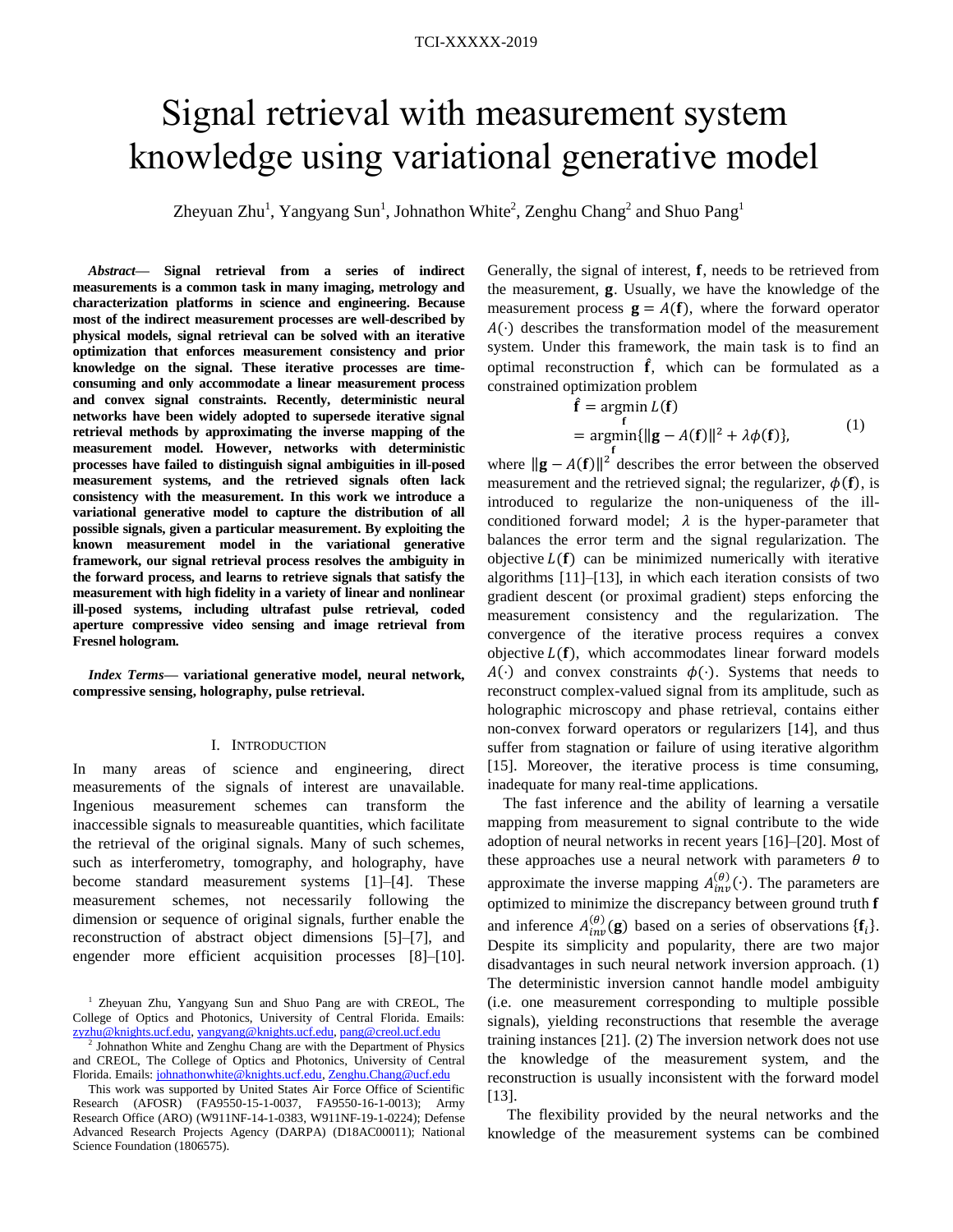under the Bayesian interpretation to Eq. (1). Ref. [23]–[25] have demonstrated promising results by developing a separately trained generative model to approximate the signal prior (the regularization term), combined with the iterative algorithm for signal reconstruction. However, due to its dependency on the iterative algorithm, such approach has been demonstrated only with linear forward models, and its processing time remains too long for real-time retrieval.

In this work, we propose a signal retrieval framework based on variational generative model that allows the incorporation of the measurement system knowledge. Our model does not rely on iterative system and thus can effectively generate signal instances consistent with the forward models. In experiments, we demonstrate our approach in a variety of measurement systems, including ultrafast pulse retrieval (nonlinear problem, with phase shift ambiguity), coded aperture video compressive sensing (ill-poised linear problem), and image retrieval from Fresnel hologram (illpoised nonlinear problem). There had not been a single framework that is applicable to all these systems and achieves similar or better reconstruction than the respective state-ofthe-art methods. The paper is organized as follows. We first review the signal retrieval from Bayesian perspective in Section 2. Then we develop our variational generative model in Section 3. The experiments and the results are described in Section 4 and 5, respectively. Section 6 concludes the paper.

## II. PRELIMINARY: BAYESIAN INTERPRETATION OF SIGNAL RETRIEVAL

From Bayesian probabilistic perspective [26], the retrieved signal  $\hat{f}$  should be the one that maximizes the (logarithm) posterior likelihood (maximum-a-posteriori, MAP), given the measurement **g**.

$$
\hat{\mathbf{f}} = \underset{\mathbf{f}}{\operatorname{argmax}} \log p(\mathbf{f}|\mathbf{g})
$$
\n
$$
= \underset{\mathbf{f}}{\operatorname{argmax}} \log \frac{p(\mathbf{g}|\mathbf{f})p(\mathbf{f})}{p(\mathbf{g})}
$$
\n
$$
= \underset{\mathbf{f}}{\operatorname{argmin}} (-\log p(\mathbf{g}|\mathbf{f}) - \log p(\mathbf{f})),
$$
\n(2)

where  $p(g|f)$  is the likelihood of observing measurement **g** from signal **f**, which is determined by both the forward process  $A(\cdot)$  and the noise model  $p_{noise}(\mathbf{g}|A(\mathbf{f}))$  of the detection. If Gaussian noise is assumed on the detector  $p_{noise}(\mathbf{g}|A(\mathbf{f})) \sim \mathcal{N}(A(\mathbf{f}), \alpha \mathbf{I}),$ 

$$
p(\mathbf{g}|\mathbf{f}) = C_{\alpha} \exp\left(-\frac{\|\mathbf{g} - A(\mathbf{f})\|^2}{\alpha}\right),\tag{3}
$$

where  $\alpha$  is the variance that reflects the Gaussian noise level of the detector, and  $C_{\alpha}$  is the normalization factor. The negative logarithm of  $p(g|f)$  becomes a mean squared error (MSE) of the measurement  $\|\mathbf{g} - A(f)\|^2$  in constrained optimization (Eq. (1)). Notice that  $p(g|f)$  can also be tailored to other detector noise models such as Poisson and Binomial etc.[12], [27]–[29].  $p(f)$  is the prior distribution of all plausible signals,  $f$ . If we assume  $f$  follows the distribution in Eq. [\(4\),](#page-1-0)

<span id="page-1-0"></span>
$$
p(\mathbf{f}) = C_{\beta, \Phi} \exp\left(-\frac{\|\Phi(\mathbf{f})\|_p^2}{\beta}\right),\tag{4}
$$

then the signal regularizer  $\phi(f)$  in Eq. (1) can be conceived as the negative logarithm of the prior distribution  $p(f)$ . Here the variance  $\beta$  determines the regularization strength, and  $C_{\beta,\Phi}$  is the normalization factor. The operator  $\Phi$  transforms **f** onto the domain  $\mathbf{u} = \mathbf{\Phi}(\mathbf{f})$ , where the signal representation, **u**, belongs to a simple Gaussian distribution  $\mathcal{N}(\mathbf{0}, \beta \mathbf{I})$ , as suggested by Eq. [\(4\).](#page-1-0) For compressed sensing settings based on sparsity  $(l^1$ norm),  $\Phi$  represents the projection onto domains such as wavelet [30] or total-variation [31]. With the Gaussian distribution assumptions in Eq. (3) and (4), maximizing the posterior likelihood  $p(f|g)$  reduces to the constrained optimization problem of Eq. (1).

From the Bayesian perspective, using a generative model approach to derive a more accurate prior distribution than Eq.(4) becomes a logical follow-up [23]–[25]. The prior  $p(f)$ was trained separately from the forward model based on a series of observations  $\{f_i\}_{i=1}^N$ . Though promising retrieval results has been demonstrated, the optimization remains a lengthy iterative process. In the next section, we will describe a framework based on conditional variational generative model to directly capture the posterior distribution,  $p_{\theta}({\bf f}|{\bf g})$ , for solving various signal retrieval problems.

## III. THEORY

Our approach implements the system forward process in the model, yet does not require conventional iterative reconstruction process. The conditional generation process handles the measurement ambiguity by introducing a latent variable  $z$  [20],

$$
p_{\theta}(\mathbf{f}|\mathbf{g}) = \int p_{\theta}(\mathbf{f}|\mathbf{z}, \mathbf{g}) p_{\theta}(\mathbf{z}|\mathbf{g}) d\mathbf{z}.
$$
 (5)

During the signal retrieval process, the latent variable **z** was sampled from the conditional prior  $p_{\theta}(z|g)$  given measurement  $g$ , and the retrieved signal  $f$  is generated from the conditional variational distribution  $p_{\theta}({\bf f}|{\bf z},{\bf g})$ . Both  $p_{\theta}(\mathbf{z}|\mathbf{g})$  and  $p_{\theta}(\mathbf{f}|\mathbf{z}, \mathbf{g})$  distributions can be implemented with neural networks with parameter  $\theta$ .



<span id="page-1-1"></span>Fig. 1: Directed graphical model (solid lines) of our proposed signal retrieval network. The signal retrieval process is parameterized by  $\theta$ . Training of the parameters  $\theta$  is assisted by introducing (a) variational inference process  $q_{\phi}(z|f, g)$  (dashed lines), (b) the known physical model  $A(\cdot)$  of the measurement process (dot-dashed line). Variables in gray contain observable data in their respective models. (a)<br>
(a)<br>
(g)<br>
Fig. 1: Directed graphical model (solid lines) of our proposed signal retrieval<br>
network. The signal retrieval process is parameterized by  $\theta$ . Training of the<br>
parameters  $\theta$  is assisted by introducing (

## *A. Conditional variational inference*

The objective function of the signal retrieval model is the conditional log-likelihood  $\log p_{\theta}(\mathbf{f}|\mathbf{g}) = \sum_{i=1}^{N} \log p_{\theta}(\mathbf{f}_i|\mathbf{g}_i)$  of the observations  $\{(\mathbf{f}_i, \mathbf{g}_i), i = 1, ..., N\}$  with parameters  $\theta$ . Due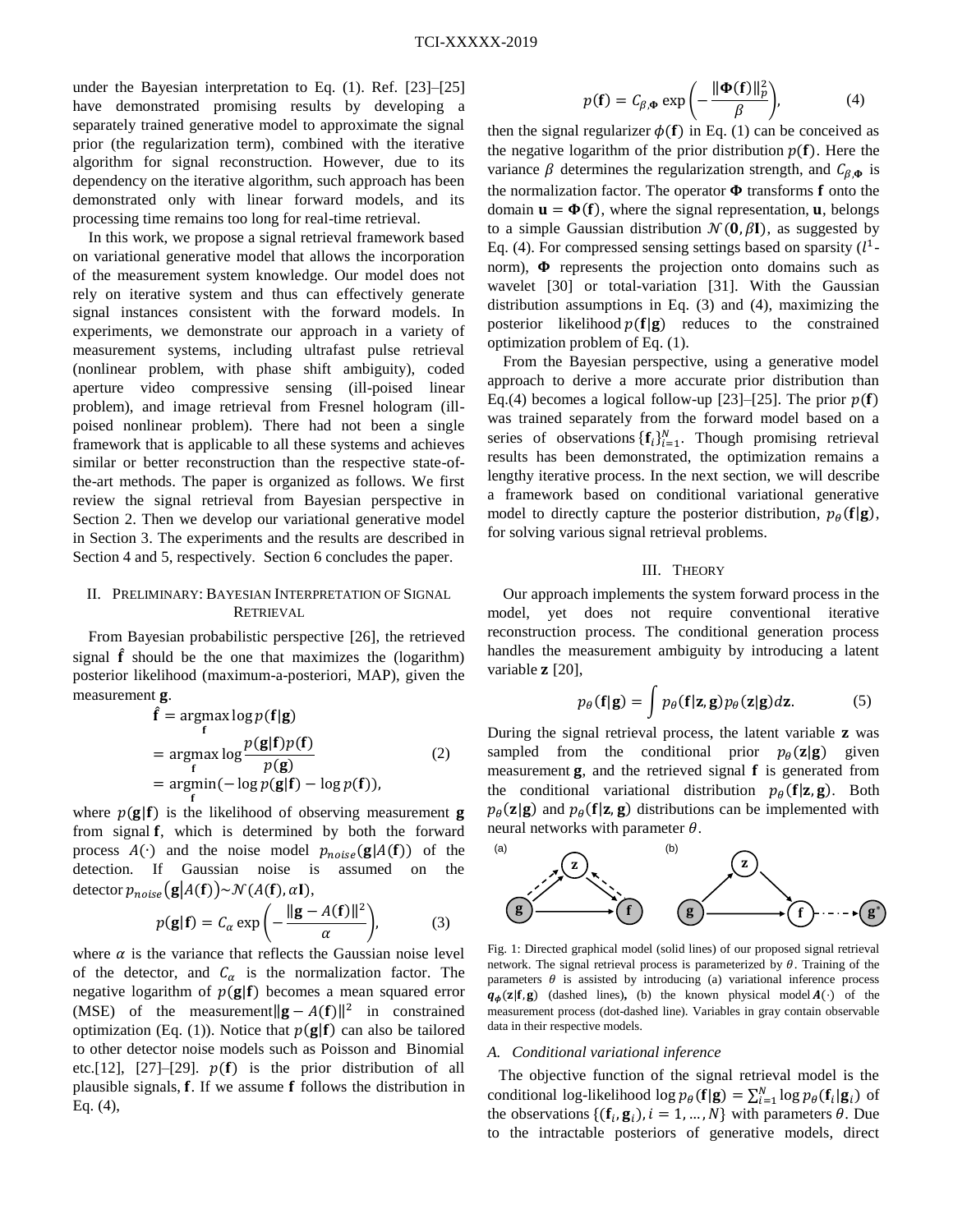parameter estimation is generally unfeasible. However, by substituting the objective function with its variational lower bound, the parameters can be efficiently trained [32], [33]. Through the introduction of a recognition distribution  $q_{\phi}(\mathbf{z}|\mathbf{f}_i, \mathbf{g}_i)$  (dashed lines in [Fig. 1\(](#page-1-1)a)) as an approximation of the true posterior distribution  $p_{\theta}(\mathbf{z}|\mathbf{f}_i, \mathbf{g}_i)$ , the variational lower bound,  $\mathcal{L}(\theta, \phi; \mathbf{f}_i, \mathbf{g}_i)$ , can be derived as [34]

 $\log p_\theta(\mathbf{f}_i | \mathbf{g}_i)$ 

$$
= E_{q_{\phi}(\mathbf{z}|\mathbf{f}_{i},\mathbf{g}_{i})} \log \frac{p_{\theta}(\mathbf{f}_{i}, \mathbf{z}|\mathbf{g}_{i})}{q_{\phi}(\mathbf{z}|\mathbf{f}_{i}, \mathbf{g}_{i})}
$$
  
+ 
$$
KL(q_{\phi}(\mathbf{z}|\mathbf{f}_{i}, \mathbf{g}_{i})||p_{\theta}(\mathbf{z}|\mathbf{f}_{i}, \mathbf{g}_{i}))
$$
  

$$
\geq E_{q_{\phi}(\mathbf{z}|\mathbf{f}_{i}, \mathbf{g}_{i})} \log \frac{p_{\theta}(\mathbf{f}_{i}, \mathbf{z}|\mathbf{g}_{i})}{q_{\phi}(\mathbf{z}|\mathbf{f}_{i}, \mathbf{g}_{i})} := \mathcal{L}(\theta, \phi; \mathbf{f}_{i}, \mathbf{g}_{i}),
$$
 (6)

where the inequality holds, because the Kullback–Leibler (KL) divergence term is always non-negative. Following the variational Bayesian approach [33], the likelihood lower bound of the inference model  $\mathcal L$  can be expanded into

$$
\mathcal{L}(\phi, \theta; \mathbf{f}_i, \mathbf{g}_i) = \int q_{\phi}(\mathbf{z} | \mathbf{f}_i, \mathbf{g}_i) \left( \log \frac{p_{\theta}(\mathbf{f}_i, \mathbf{z} | \mathbf{g}_i)}{q_{\phi}(\mathbf{z} | \mathbf{f}_i, \mathbf{g}_i)} \right) d\mathbf{z}
$$
  
\n
$$
= \int q_{\phi}(\mathbf{z} | \mathbf{f}_i, \mathbf{g}_i) \left( \log \frac{p_{\theta}(\mathbf{z} | \mathbf{g}_i)}{q_{\phi}(\mathbf{z} | \mathbf{f}_i, \mathbf{g}_i)} \right) d\mathbf{z}
$$
  
\n
$$
+ \log p_{\theta}(\mathbf{f}_i | \mathbf{z}, \mathbf{g}_i) \right) d\mathbf{z}
$$
  
\n
$$
= -KL \left( q_{\phi}(\mathbf{z} | \mathbf{f}_i, \mathbf{g}_i) || p_{\theta}(\mathbf{z} | \mathbf{g}_i) \right) + E_{q_{\phi}(\mathbf{z} | \mathbf{f}_i, \mathbf{g}_i)} (\log p_{\theta}(\mathbf{f}_i | \mathbf{z}, \mathbf{g}_i)).
$$
 (7)

Here we assume the conditional prior  $p_{\theta}(z|g)$  is a Gaussian distribution,

$$
p_{\theta}(\mathbf{z}|\mathbf{g}_i) = \mathcal{N}\bigg(\boldsymbol{\mu}_z^{(\theta)}(\mathbf{g}_i), diag\big(\big[\boldsymbol{\sigma}_z^{(\theta)}(\mathbf{g})\big]^2\big)\bigg),\,
$$

where the mean  $\mu_z^{(\theta)}$  and standard deviation  $\sigma_z^{(\theta)}$  are implemented by neural networks. Similar assumption is applied to the recognition model,

$$
q_{\boldsymbol{\phi}}(\mathbf{z}|\mathbf{f}_i, \mathbf{g}_i) = \mathcal{N}\left(\boldsymbol{\mu}_{\mathbf{z}}^{(\boldsymbol{\phi})}(\mathbf{f}_i, \mathbf{g}_i), diag\left(\left[\boldsymbol{\sigma}_{\mathbf{z}}^{(\boldsymbol{\phi})}(\mathbf{f}_i, \mathbf{g}_i)\right]^2\right)\right).
$$

The KL term in  $\mathcal{L}(\phi, \theta; \mathbf{f}_i, \mathbf{g}_i)$  can then be explicitly expressed as

$$
KL\left(q_{\phi}(\mathbf{z}|\mathbf{f}_{i}, \mathbf{g}_{i})||p_{\theta}(\mathbf{z}|\mathbf{g}_{i})\right)
$$
  
= 
$$
\sum_{j=1}^{M} \left(\log \frac{\sigma_{ij}^{(\phi)}}{\sigma_{ij}^{(\theta)}} + \frac{\left(\mu_{ij}^{(\theta)} - \mu_{ij}^{(\phi)}\right)^{2} + \sigma_{ij}^{(\theta)^{2}}}{2\sigma_{ij}^{(\phi)^{2}}} - \frac{1}{2}\right),
$$
 (8)

where  $j$  is the index of elements in the  $M$ -dimensional vectors  $\mu_{\mathbf{z}}^{(\phi)}(\mathbf{f}_i, \mathbf{g}_i)$  and  $\sigma_{\mathbf{z}}^{(\phi)}(\mathbf{f}_i, \mathbf{g}_i)$ , and their *j*-th elements are denoted as  $\mu_{ij}^{(\phi)}$  and  $\sigma_{ij}^{(\phi)}$ . Similar notations are applied to  $\mu_{\mathbf{z}}^{(\theta)}(\mathbf{g}_i), \sigma_{\mathbf{z}}^{(\theta)}(\mathbf{g}_i)$  as well. We also model $p_{\theta}(\mathbf{f}_i|\mathbf{z}, \mathbf{g}_i)$  as a Gaussian distribution,  $p_{\theta}(\mathbf{f}_i|\mathbf{z}, \mathbf{g}_i) = \mathcal{N}(\mathbf{f}_i; \boldsymbol{\mu}_f^{(\theta)}(\mathbf{z}, \mathbf{g}_i), \beta \mathbf{I}).$ The second term of the lower bound becomes

$$
E_{q_{\phi}(\mathbf{z}|\mathbf{f}_n,\mathbf{g}_n)}(\log p_{\theta}(\mathbf{f}_n|\mathbf{z},\mathbf{g}_n))
$$
  

$$
\approx -\frac{1}{\beta L} \sum_{l=1}^{L} (\mathbf{f}_n - \boldsymbol{\mu}_{\mathbf{f}}^{(\theta)}(\mathbf{z}_l,\mathbf{g}_n))^2, \qquad (9)
$$

where we have approximated the expectation  $E_{q_{\phi}(z|f_i, g_i)}$  by sampling  *instances of*  $*z*$  *from the recognition distribution*  $q_{\boldsymbol{\phi}}(\mathbf{z}|\mathbf{f}_i, \mathbf{g}_i)$  as  $\{\mathbf{z}_l : l = 1, ..., L\}.$ 

# *B. Signal retrieval with measurement consistency*

During the training phase, the variational inference model draws samples **z** from the recognition distribution  $q_{\phi}(\mathbf{z}|\mathbf{f}_i, \mathbf{g}_i)$ . The signal retrieval model, however, draws **z** from the conditional prior distribution  $p_{\theta}(\mathbf{z} | \mathbf{g}_i)$ . This inconsistency between the recognition distribution and conditional prior distribution was also recognized in Ref.[32]. When using the variational lower bound as the objective function, relying only on closing the KL-divergence between  $q_{\phi}(\mathbf{z}|\mathbf{f}_i, \mathbf{g}_i)$  and  $p_{\theta}(\mathbf{z}|\mathbf{g}_i)$  cannot provide effective training to the conditional prior. Here we take the measurement process into account and construct an alternative model to assist the training.

For the signal retrieval process, latent variable samples drawn from  $p_{\theta}(\mathbf{z}|\mathbf{g}_i)$  capture the variance of all signals **f** that produce measurement  $\mathbf{g}_i$ . Naively replacing  $q_{\phi}(\mathbf{z}|\mathbf{f}_i, \mathbf{g}_i)$  with  $p_{\theta}(\mathbf{z}|\mathbf{g}_i)$  in the log-likelihood lower bound (Eq. (7)), in attempt to keep **z** distribution consistency, amounts to comparing all possible generated signal  $f = \mu_f^{(\theta)}(z_l, g_i)$  with a single observation  $f_i$ . To resolve this issue, we introduce the measurement process (dot-dashed line in [Fig. 1\(](#page-1-1)b)) to the signal retrieval process. The expected measurement,  $g^*$ , is generated from  $\mu_f^{(\theta)}(z, g_i)$  via the forward process  $g^* =$  $A(\boldsymbol{\mu}_{\mathbf{f}}^{(\theta)}(\mathbf{z}, \mathbf{g}_i))$ . For all the **z** sampled from  $p_{\theta}(\mathbf{z} | \mathbf{g}_i)$ , we maximize the likelihood of generating the expected measurement  $\mathbf{g}^*$  given point  $\mathbf{g}_i$ , as defined by the detection model. Applying Jensen's inequality, a lower bound of this likelihood  $\mathcal{L}_r(\theta; \mathbf{g}^*, \mathbf{g}_i)$  can be derived and used as the objective function of the retrieval process.

<span id="page-2-0"></span>
$$
\log p(\mathbf{g}^*|\mathbf{g}_i) = \log \int p_{\theta}(\mathbf{g}^*|\mathbf{z}, \mathbf{g}_i) p_{\theta}(\mathbf{z}|\mathbf{g}_i) d\mathbf{z}
$$
  
\n
$$
\geq \int \log p_{\theta}(\mathbf{g}^*|\mathbf{z}, \mathbf{g}_i) p_{\theta}(\mathbf{z}|\mathbf{g}_i) d\mathbf{z}
$$
  
\n
$$
= E_{p_{\theta}(\mathbf{z}|\mathbf{g}_i)}(\log p_{\theta}(\mathbf{g}^*|\mathbf{z}, \mathbf{g}_i))
$$
(10)  
\n
$$
\approx -\frac{1}{\alpha L} \sum_{l=1}^{L} \left( A\left(\boldsymbol{\mu}_l^{(\theta)}(\mathbf{z}_l, \mathbf{g}_i)\right) - \mathbf{g}_i \right)^2
$$
  
\n
$$
= \mathcal{L}_r(\boldsymbol{\theta}; \mathbf{g}^*, \mathbf{g}_i),
$$

where we have assumed Gaussian noise model on the detector  $\mathbf{g}^* \sim \mathcal{N}(\mathbf{g}_i, \alpha \mathbf{I})$ . The expectation  $E_{p_\theta(\mathbf{z}|\mathbf{g}_i)}$  in Eq. [\(10\)](#page-2-0) is approximated by sampling  $L$  instances of from the conditional prior distribution  $p_{\theta}(\mathbf{z}|\mathbf{g}_i)$  as  $\{\mathbf{z}_l: l = 1, ..., L\}$ . By adding in the measurement processes, we essentially construct a variational autoencoder for measurement  $g$ , and the objective function promotes forward model consistency. We jointly train the retrieval model alongside the inference model with a hybrid objective function [32],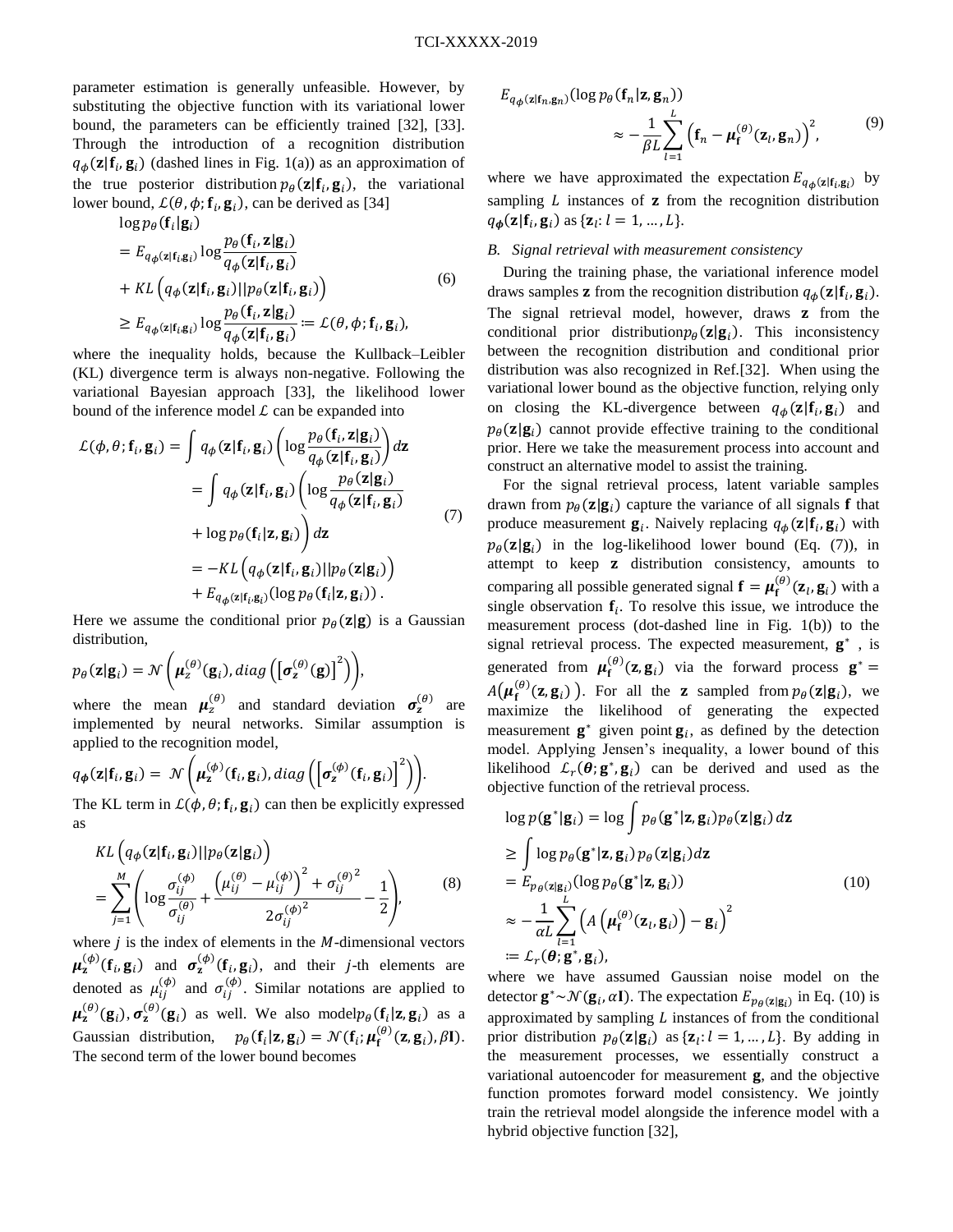

<span id="page-3-0"></span>Fig. 2: Recurrent structure of the conditional variational generative network at time stamp t. Each box represents a network and arrows represent data flow. In both models, the generated  $\Delta \hat{f}$  from all previous time stamps are aggregated to obtain  $\hat{f}$  at t. The weights of the decoder are shared between inference and retrieval process.

$$
\mathcal{L}_h(\phi, \theta, \mathbf{f}_i, \mathbf{g}_i) = \gamma \mathcal{L}(\phi, \theta; \mathbf{f}_i, \mathbf{g}_i) + (1 - \gamma) \mathcal{L}_r(\theta; \mathbf{g}^*, \mathbf{g}_i),
$$
\n(11)

where the hyperparameter  $\gamma$  balances the weight between the two models.

# IV. EXPERIMENTS

The conditional variational generative model consisted of inference and retrieval processes. The implementations of both processes are detailed in [Fig. 2.](#page-3-0) The encoder of the inference process takes in  $f$  and  $g$  as inputs. The encoder of the retrieval process only accepts one input,  $g$ . The mapping from latent domain to the signal domain  $\bf{F}$  is performed by a decoder whose weights are shared in both processes. Inspired by the conventional iterative algorithms, our network adopted a recurrent construction [35] with LSTM cells. Specifically, outputs from the both processes,  $f_a$  and  $f_p$ , are initialized as 0. Each recurrence generates an increment  $\Delta f^{(t)}$  to f from the discrepancy  $\mathbf{g} - A(\mathbf{f}^{(t-1)})$  between observed measurement **g** and the previous estimate  $A(f^{(t-1)})$ . For the first recurrence, this discrepancy was set to g. During the retrieval process, one measurement  $\mathbf{g}_i$  from the test dataset and one sample  $\mathbf{z}_l \sim p_\theta(\mathbf{z} | \mathbf{g}_i)$  are fed into the generative network $p_\theta(\mathbf{f} | \mathbf{g}_i, \mathbf{z}_l)$  to obtain one reconstruction instance  $\hat{f}_i$ . As a comparison, we also trained a single-pass deterministic neural network based on the structure of the retrieval process. The sampling process and physical model were removed in the deterministic network. The loss function of the deterministic network consisted only of the MSE on f. All the networks and physical model of the measurement process were implemented in TensorFlow 1.9.0 and Python 3.6 environment.

The reconstruction performance is evaluated by peak signalto-noise ratio (PSNR), which is defined as  $PSNR = 10 \times$  $\log_{10}(\text{max}(\mathbf{f}_i) / \text{MSE})$ , where  $\text{MSE} = \frac{1}{\text{dim}}$  $\frac{1}{\dim(f_i)} \left\| \hat{f}_i - f_i \right\|^2$  is the mean square error between the ground truth  $f_i$  and the reconstructed instance  $\hat{f}_i$  across all dimensions of **f**. The fidelity, defined as the PSNR between the measurements generated from reconstruction  $\mathbf{g}^* = A(\hat{\mathbf{f}}_i)$  and ground truth  $\mathbf{g}_i$ , quantifies how well the reconstructions match the physical model of the measurement process. We compared the reconstruction performance between our model and deterministic networks with three signal retrieval examples, detailed in the following subsections.

#### *A. Ultrafast pulse retrieval*

The forward process of ultrafast pulse retrieval was established based on the theory in Ref.[19]. The streak trace is a series of photoelectron spectra  $I(K, \tau)$  arising from the interaction between an attosecond extreme ultraviolet (XUV) pulse  $\tilde{\vec{E}}_{XUV}(t)$  and a femtosecond infrared (IR) dressing field  $\tilde{\vec{E}}_{IR}(t)$  under different time delays  $\tau$ 

$$
I(K,\tau)
$$
  
=  $\left| \int \tilde{E}_{XUV}(t-\tau) \cdot \vec{d} \exp \mathbb{i} \phi_G(K,t) \exp(-\mathbb{i} \frac{K+I_p}{\hbar} t) dt \right|^2$ , (12)

where  $\mathbb{I}$  is the imaginary unit,  $K$  is the kinetic energy of the photoelectron;  $\hbar$  is the Plank's constant;  $I_p$  is the ionization potential;  $\vec{d}$  is the dipole transition matrix element from the ground state to the continuum state [4], and is assumed to be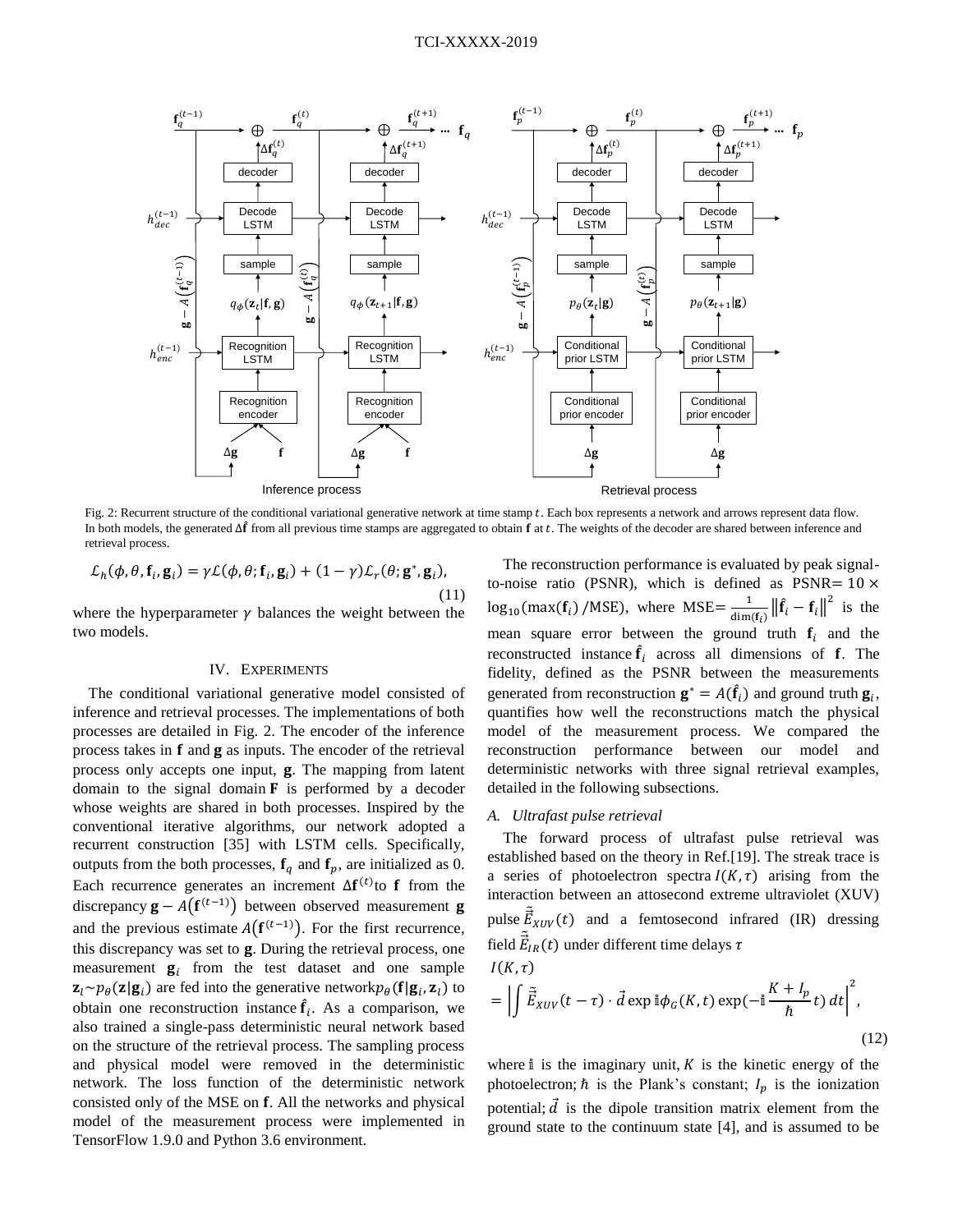constant[36];  $\phi_G$  is a phase gate on the photoelectron wave  $\tilde{E}_{XUV}(t-\tau) \cdot \vec{d}$ , and is determined by the IR dressing field via [36]

$$
\phi_G(K,t) = -\int_t^{\infty} \left[ \vec{v} \cdot \vec{A}(t') + \frac{\vec{A}^2(t')}{2} \right] dt',\tag{13}
$$

where  $\vec{v}$  is the momentum of the electron and is related to the kinetic energy via  $K = v^2/2$ ;  $\vec{A}(t) = -\partial \vec{E}_{IR}/\partial t$  is the vector potential of the IR dressing field. In streaking experiments, the X-ray and IR fields are linearly polarized along the same directions, such that  $\vec{\tilde{E}}_{XUV}$  and  $\vec{\tilde{E}}_{IR}$  could both be reduced to scalar field  $\tilde{E}_{XUV}$  and  $\tilde{E}_{IR}$ .

The XUV and IR pulses were created by imposing the experimental XUV and IR spectra on their corresponding spectral phases  $\tilde{E}(\omega) = \sqrt{S(\omega)} \exp i\phi(\omega)$ , and Fouriertransformed into the time domain for streak calculation. The spectral phase term was expressed as a 5th order polynomial function  $\phi(\omega) = \sum_{i=0}^{5} k_i \omega^i$ . The number of sampling for XUV and IR spectra  $\tilde{\mathbf{E}}_{XUV}$  and  $\tilde{\mathbf{E}}_{IR}$  was 200 and 20, respectively. The input of this forward model,  $f \in \mathbb{R}^{440}$ , was a concatenated vector representing the real and imaginary part of the XUV and IR spectra,

 $[Re(\tilde{\mathbf{E}}_{XUV}), Im(\tilde{\mathbf{E}}_{XUV}), Re(\tilde{\mathbf{E}}_{IR}), Im(\tilde{\mathbf{E}}_{IR})]$ . The output of the forward model,  $\mathbf{g} \in \mathbb{R}^{256 \times 35}$ , was the discretized streak trace I in terms of 256 energies  $K$  ranging from 50 to 305 eV, and 35 time delays  $\tau$  from -8 fs to 8 fs. Since the carrier envelope phase (CEP) term  $k_0$  of the XUV pulse does not affect the streak intensity, XUV pulses with the same phase coefficients except  $k_0$  would yield identical streak traces **g**, creating ambiguities in the training dataset.

The network for ultrafast pulse retrieval consisted of convolutional encoders, fully-connected LSTM cells and decoder. The network was trained on streak traces simulated from 10000 XUV and IR pulses with random phase coefficients  $k_0$  to  $k_5$  for 100 epochs. The test dataset contained another 100 streak traces. For each streak trace, we sampled 10 reconstruction instances from the approximated posterior distribution  $p_{\theta}({\bf f}|{\bf g})$ .

### *B. Coded aperture video compressive sensing*

Video compressive sensing encodes fast-moving scenes with alternating masks on the conjugate image plane so that they can be captured by a slow camera [5]. Each low-framerate measurement recorded on the camera,  $I(x, y)$ , is the highspeed scene  $f(x, y, t)$  encoded by a series of rapidly-changing mask  $M(x, y, t_i)$ 

$$
I(x,y) = \int_{t=0}^{K\tau} f(x,y,t) \sum_{i=1}^{K} M(x,y,t_i) rect(\frac{t-t_i - \tau/2}{\tau}) dt,
$$
\n(14)

where  $1/\tau$  is the frequency of the mask. The frame rate of the camera,  $1/(K\tau)$ , is K times slower than the mask frequency.

In this example, we demonstrate the compression of  $K=4$ color frames into 1 measurement with random binary masks. The number of pixels in both the high-speed scene and measurement were  $N \times N$  (N=64). The spatial-encoding binary masks apply to all color channels, and are represented by a Kronecker product  $M_i = m_i \otimes 1^{1 \times 1 \times 3}$ ,  $i = 1,2,3,4$ , where  $\mathbf{m}_i \in \{0,1\}^{N \times N}$  denotes the transmittance of the mask, and  $1^{1\times1\times3}$  is a unit tensor along the dimension of color channels. Let  $\{f_i \in \mathbb{R}^{N \times N \times 3}$ ,  $i = 1,2,3,4\}$  denote the 4 color frames from the fast-moving scene within one measurement frame. The measurement  $\mathbf{g} \in \mathbb{R}^{N \times N \times 3}$  is given by  $\mathbf{g} =$  $\sum_{i=1}^{4} M_i \bigodot f_i$ , where  $\bigodot$  denotes the element-wise product between tensors. This measurement process can be described by a linear forward model  $g = Af$ , in which f and g are vectorized  $12N^2$  and  $\mathbb{R}^{3N^2}$ respectively;  $\bf{A}$  is concatenated from 4 diagonal matrices [diag( $M_1$ ), diag( $M_2$ ), diag( $M_3$ ), diag( $M_4$ )], where  $M_i$  is vectorized into  $\mathbb{R}^{3N^2}$ .

The network for video compressive sensing employed convolutional layers in encoders, LSTM cells and decoders. The network was trained on random four-image combinations from the ImageNet database, and tested on 100 traffic video segments in DynTex library.

## *C. Image retrieval from Fresnel hologram*

We constructed an Fresnel in-line hologram forward model based on the setup in Ref.[37]. Coherent, parallel beam illumination ( $\lambda$ =635nm) was assumed in the forward model and the propagation distance  $z$  between the object and the detector plane was set to 400mm. The intensity on the camera is the interference between the propagated field and the reference beam

$$
I(x, y) = \left| A_{ref} + \tilde{E}_{prop}(x, y) \right|^2, \tag{15}
$$

where  $A_{ref}$  represents the parallel, on-axis reference field. The complex field,  $\tilde{E}_{prop}$ , is given by the Fresnel propagation of incident field  $\tilde{E}_o$ ,

$$
\tilde{E}_d(x, y) = \int \tilde{E}_o(x_0, y_0) \exp\left[\frac{\mathbb{I}\pi}{z\lambda}((x - x_0)^2 + (y - y_0)^2)\right] dx_0 dy_0,
$$
\n(16)

where  $(x_0, y_0)$  is the spatial coordinates of the incident field, and z is the propagation distance.

This example considers the retrieval of a real object from its in-inline Fresnel hologram. The fields on the object  $\tilde{E}_{o} \in$  $\mathbb{C}^{64\times64}$  and camera plane  $\mathbf{\tilde{E}}_d \in \mathbb{C}^{64\times64}$  were both discretized into 64X64 pixels, with a pixel size of 50µm. The input of the forward model,  $f \in \mathbb{R}^{64 \times 64}$ , was a zero-padded MNIST digit representing the real part of  $\tilde{E}_o$ . The imaginary part of  $\tilde{E}_o$  was set to zero. Let  $x_0$ ,  $y_0$  denote the coordinates of pixels on the object plane, the complex field on the camera plane,  $\tilde{E}_d$ , can be formulated as a two-dimensional, discrete convolution between input field  $\tilde{E}_o$  and a quadratic phase kernel  $\tilde{\mathcal{F}} =$  $\exp\left[\frac{\ln \pi}{2}\right]$  $\left[\frac{1}{\alpha\lambda}(\mathbf{x}_o^2 + \mathbf{y}_o^2)\right]$ . The measured intensity, **g**, is the squared modulus of the complex field  $\tilde{E}_d$ . As a result, we adopted convolutional structures in the encoders, LSTM cells and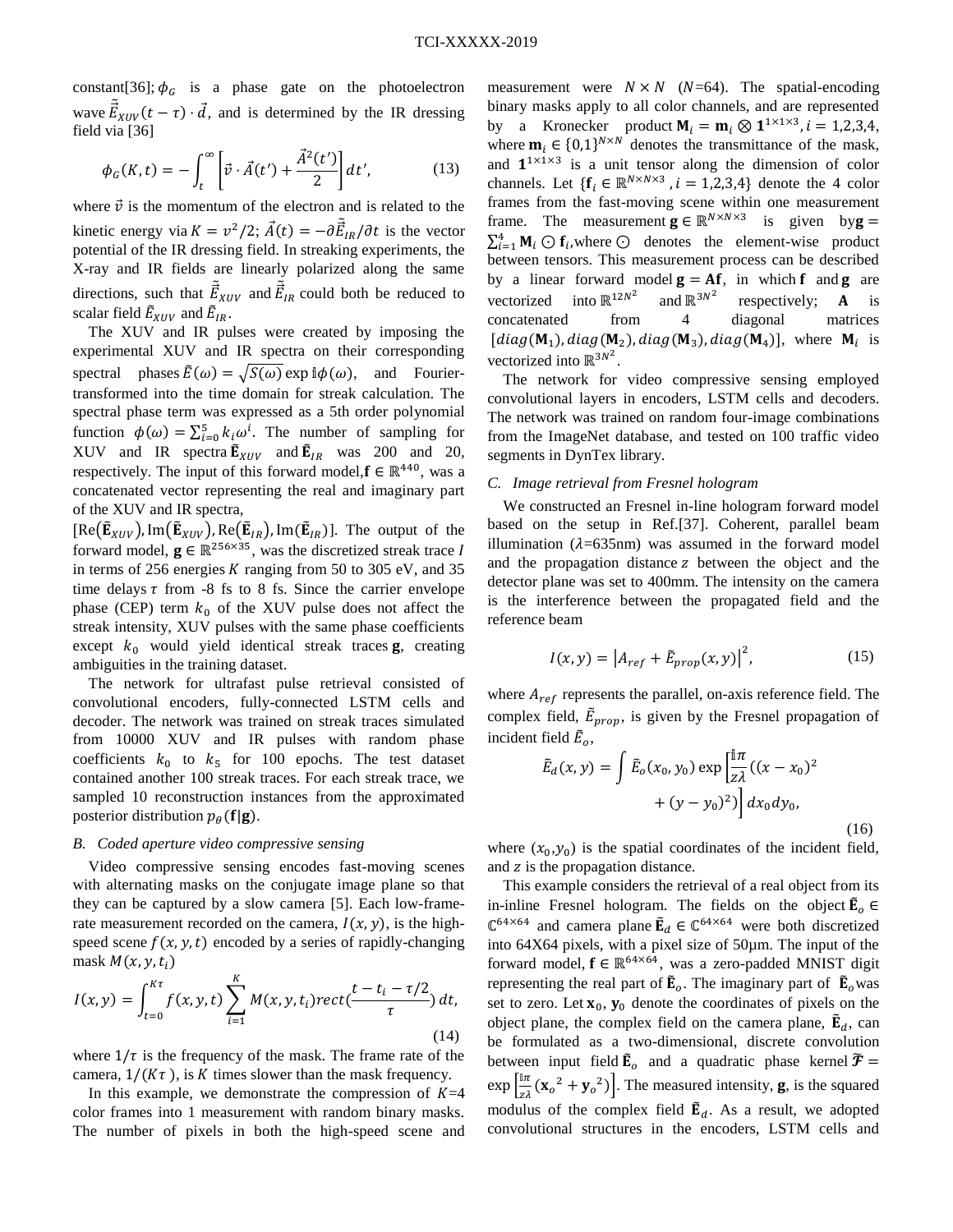decoder. The network was trained on Fresnel holograms simulated from 10000 MNIST training digits for 40 epochs, and tested on 1000 pairs of holograms and digits from the MNIST test dataset.

#### V. RESULTS AND DISCUSSIONS

#### *A. Ultrafast pulse retrieval*



<span id="page-5-0"></span>Fig. 3: Reconstructions from the ultrafast pulse retrieval experiment: (a) Ground truth of the real and imaginary part of the XUV spectrum and its simulated streak trace. The IR spectrum is not shown in the figure. (b-d) Three instances of retrieved XUV spectrum from our method (b1-d1), their phaseshifted variant (b2-d2), and the streak trace (b3-d3) calculated from each instance. (e) Retrieved XUV spectrum, its phase-shifted variant and streak trace from the deterministic network.

We first demonstrate the capability of our model to resolve ambiguities of a nonlinear forward model in the ultrafast pulse retrieval example. [Fig. 3](#page-5-0) displays the real and imaginary part of the XUV spectrums, along with their corresponding streak traces calculated from the forward process  $A(\cdot)$ . An XUV pulse in test dataset [\(Fig. 3\(](#page-5-0)a1)) produced the streak trace in [Fig. 3](#page-5-0) (a2), which was fed into the trained signal retrieval process. Three instances of the retrieved XUV spectrums from [Fig. 3](#page-5-0) (a2) are shown in [Fig. 3](#page-5-0) (b1-d1), with PSNR of 5.68, 10.65 and 15.85dB, respectively, compared with the ground truth in [Fig. 3](#page-5-0) (a). Yet their high measurement fidelities suggest that these instances belong to the phase-shift ambiguities of the same streak trace. For each of the instances, we were able to shift the carrier envelop phase  $k_0$  by the average phase difference within 100~300 eV, and match the retrieved XUV spectrum and ground truth with good consistency. The amount of phase-shift was 1.65, 0.84 and - 0.39 radians, respectively for [Fig. 3](#page-5-0) (b2-d2), with PSNR of 26.99, 26.77 and 21.67 after the phase shift. In contrast, the deterministic network generates identical reconstructions similar to the average of the ambiguity instances. The XUV spectrum in [Fig. 3](#page-5-0) (e1) cannot be phase-shifted to match the ground truth, and exhibits low fidelity [\(Fig. 3](#page-5-0) (e3)) compared with the actual measurement. Table 1 summarizes the average PSNR and fidelity of the reconstructions from the 100 test streak traces, each generating 10 instances of XUV spectrums. The high fidelity of our method indicates that it can generate different reconstruction instances satisfying the measurement forward model, a capability not possessed by deterministic network. To reach similar reconstruction fidelity from a deterministic network requires manually removing the ambiguity instances from the training data.

|  | .                                                 | .           |  |
|--|---------------------------------------------------|-------------|--|
|  | Deterministic network                             | <b>Ours</b> |  |
|  | DETERMINISTIC NETWORK AND OUR METHOD              |             |  |
|  | PSNR AND FIDELITY OF THE RECONSTRUCTED PULSE WITH |             |  |
|  | TABLE 1:                                          |             |  |
|  | 015an, modano o nom dio adminis additi            |             |  |

| <b>PSNR</b> | 11.08 | 13.87 |
|-------------|-------|-------|
| Fidelity    | 23.10 | 31.49 |

## *B. Coded aperture video compressive sensing*

We trained our model on 4X coded aperture compression forward model, and tested it on compressed video frames. [Fig.](#page-5-1) [4](#page-5-1) (a) shows the ground truth of the 4 frames and the compressive measurement. The 4 reconstructed frames are shown in [Fig.](#page-5-1) 4(b), along with the compressive measurement from the reconstructed frames. As a comparison, we also



<span id="page-5-1"></span>Fig. 4: Reconstructed frames from 4X video compression model: (a) Ground truth of the frames and simulated compressed measurement. (b-d) Reconstructed frames and measurements from our model, TV and Deep Pixel-level Prior (DPP), respectively. The number on the first frame indicates the PSNR of all 4 retrieved frames. The number on the compressed measurement indicates the fidelity of the measurement calculated from 4 retrieved frames.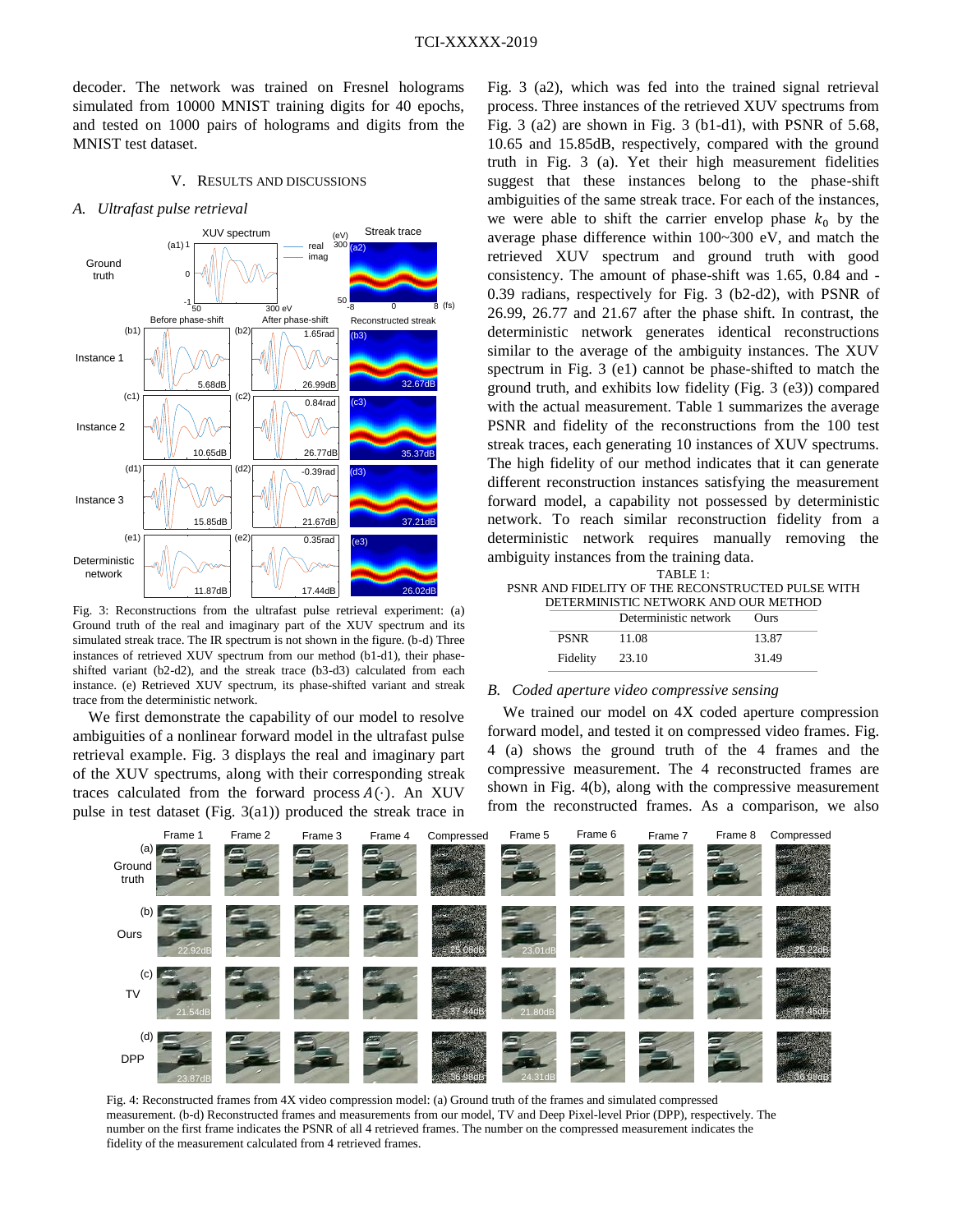

Fig. 5: Reconstructed images from Fresnel hologram: (a) Ground truth of the image and simulated Fresnel hologram intensity. (b-d) Reconstructed images and holograms from our model, deterministic network, and physics-informed network.

performed iterative maximum-a-posteriori reconstructions with TV prior and deep pixel-level prior (DPP), shown in [Fig.](#page-5-1) [4](#page-5-1) (c-d), respectively. The optimized strength of TV prior was  $10^{2.0}$ . The optimal step parameter of the DPP network, analogous to the regularization strength, was 0.5. The PSNR and fidelity of TV, DPP and our model are listed in Table 2. We speculate the lower fidelity is attributed to having only 3 recurrences in our model, which is currently limited by the computation power of GPU. However, it is worth noting that the reconstruction time (0.13s) of our trained model was orders of magnitude shorter than DPP, which required hundreds of iterations and took 197.3s. Both our model and DPP outperform TV thanks to their more realistic prior distributions.

TABLE 2: PSNR AND FIDELITY OF THE RECONSTRUCTIONS USING TV, DPP AND OUR METHOD

|             | TV    | DPP   | Ours  |
|-------------|-------|-------|-------|
| <b>PSNR</b> | 22.07 | 22.44 | 22.14 |
| Fidelity    | 37.05 | 37.12 | 24.43 |

## *C. Image retrieval from in-line Fresnel hologram*

In this experiment, we demonstrate the performance of our model in retrieving the image from Fresnel hologram. The Fresnel holograms (Fig. 5(a2)) simulated from the MNIST test images (Fig. 5 (a1)) were fed into the deterministic, physicsinformed and our model trained on the holograms simulated from MNIST training dataset. The reconstructions were then forward propagated to the detector plane to evaluate the fidelity. As a comparison, we also performed reconstructions from a deterministic network, and a physics-informed network [37] that adds a Fresnel back-propagation operation before the deterministic network. Table 3 lists the PSNR and fidelity of all the test images retrieved from deterministic network, physics-informed network and our model with comparable structures. The fidelity of our model is better than both deterministic and physics-informed neural networks. Though physics-informed network embeds the Fresnel backpropagation as its first layer, the back-propagated image still suffers from the twin image artifact, which needs to be corrected by the subsequent deterministic neural network. In our model, we apply the Fresnel forward propagation to the

intermediate reconstruction and feed the error of the measurement back into the encoder, thus achieving a higher fidelity via direct enforcement of the forward model on the reconstructed image.

| TARI E 3:                                         |
|---------------------------------------------------|
| PSNR AND FIDELITY OF THE RECONSTRUCTED IMAGE FROM |
| HOLOGRAMS WITH DETERMINISTIC NETWORK, PHYSICS-    |
| INFORMED NETWORK AND OUR METHOD                   |

|             | <u>hy onmed nei wonn hijd och method</u><br>Deterministic network Physics-informed network<br>Ours |       |       |  |  |
|-------------|----------------------------------------------------------------------------------------------------|-------|-------|--|--|
|             |                                                                                                    |       |       |  |  |
| <b>PSNR</b> | 19.35                                                                                              | 22.83 | 27.21 |  |  |
| Fidelity    | 23.46                                                                                              | 28.86 | 35.30 |  |  |

# VI. CONCLUSION

We have proposed a model-based conditional generative network for solving a wide variety of signal retrieval problems, including coded aperture video compressive sensing, image retrieval from Fresnel hologram and ultrafast pulse retrieval. The proposed framework exploits the known forward process of the measurement systems to train the conditional variational generative model. Compared with deterministic neural network that approximates the inversion of the forward process, our variational generative network resolves ambiguities in the training dataset, and demonstrates high-fidelity reconstructions that are consistent with the measurement process for both linear and non-linear forward models. We envision our framework as a general signal retrieval pipeline for a variety of measurement processes in which the indirect measurement obeys a physical model.

## DATA AND CODE AVAILABILITY

The implementation of the proposed model will be made available online. The forward process of the ultrafast pulse retrieval example is available from the corresponding author upon reasonable request.

#### **REFERENCES**

- [1] A. C. Kak and M. Slaney, *Principles of Computerized Tomographic Imaging*. SIAM, 2001.
- [2] J. W. Goodman and R. W. Lawrence, "Digital image formation from electronically detected holograms, *Appl. Phys. Lett.*, vol. 11, no. 3, pp. 77–79, Aug. 1967.